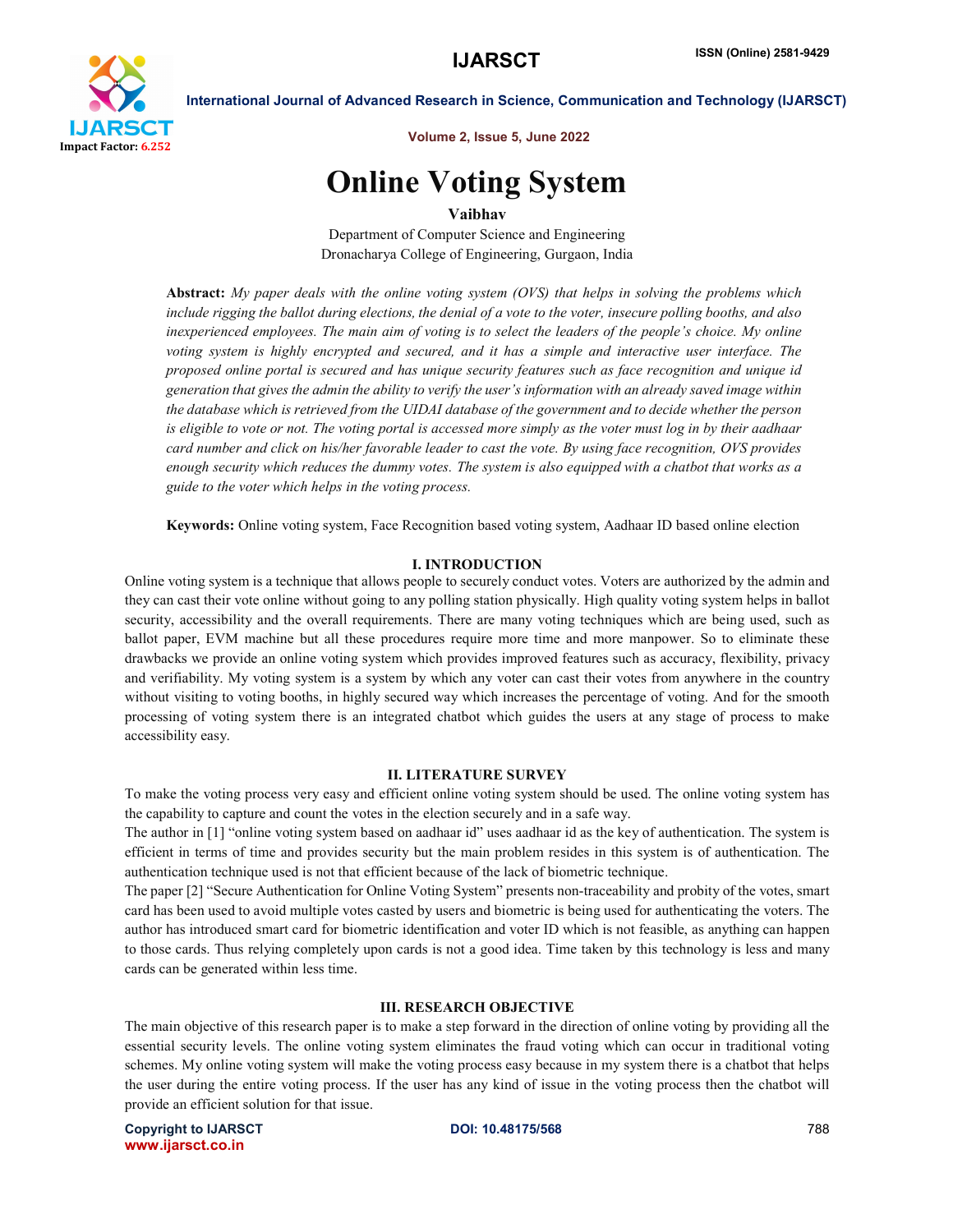

# Volume 2, Issue 5, June 2022

# IV. ADVANTAGES OF ONLINE VOTING

- 1. Increase in the number of votes as voters will find it easier and more convenient.
- 2. Less effort and less labor, as the primary focus is on creating, managing and running a secure web portal.
- 3. The system can be used from anywhere by the voters.
- 4. No one can cast votes on the behalf of others.
- 5. No bogus vote can be submitted.
- 6. The system is flexible and secured.
- 7. Unique Identification of voter through aadhaar number and face recognition.
- 8. Improves the entire voting process because of friendly interface.

# V. METHODOLOGY

Online Voting System can be used by the voter by logging in which requires face recognition and the aadhaar ID of the candidate. All the information about the users is entered into the database by which the admin can verify the user. There are different sheets in the database for users, candidates, results and admin. Each voter has to enter his aadhaar ID and some basic information like name, state and email ID. This is the first page of the portal known as the welcome page. It has options like Home, Polling Dates, Register, Login, Help Me, and Contact us.

### 5.1 Home

This is the first page of our portal. It has a link to other pages such as the registration page, login page, admin section, about us, chatbot (support) section. This page also gives a brief introduction to the system about how it works. Hence this page gives the user an overview of the whole system.



Figure 1

### 5.2 Registration

This is the registration page, where the voter can register themselves by entering the required details required by the admin. All the details entered on the portal are saved in the respective database. The Admin has the authority to accept eligible user, otherwise he has the right to reject their registration by providing the reason for rejection.



Copyright to IJARSCT **DOI: 10.48175/568** 789 www.ijarsct.co.in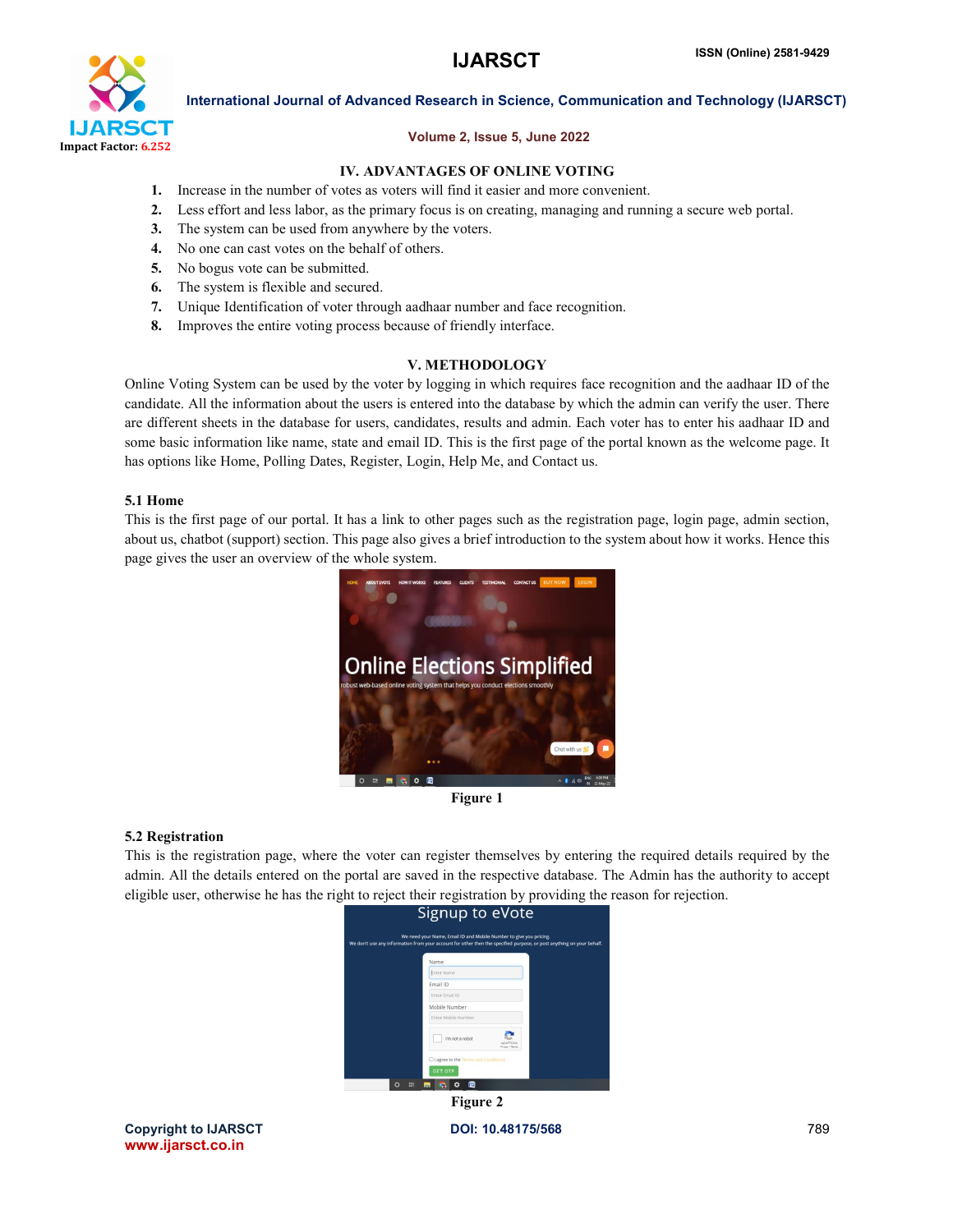

Volume 2, Issue 5, June 2022

# 5.3 User Login

After registration into the portal, the user details are saved into the database and sent to the admin. The user can Login to the portal with their unique USERNAME and PASSWORD that were generated while doing registration. There is also an option for FORGOT PASSWORD, in case the user forgets his password.



Figure 3

### 5.4 Admin Panel

From here admin can login to his account and can manage the whole voting process by generating id for users, verifying the users, generating the result, and much more. The admin has the right to generate an id for the user by verifying the information and also to block the user that was providing the false information intentionally.



Figure 4

### 5.5 Result

This page of the portal provides the result of all the completed elections. Every voter has the right to see the result of elections. All the results were generated or processed by the admin after the successful completion of the election.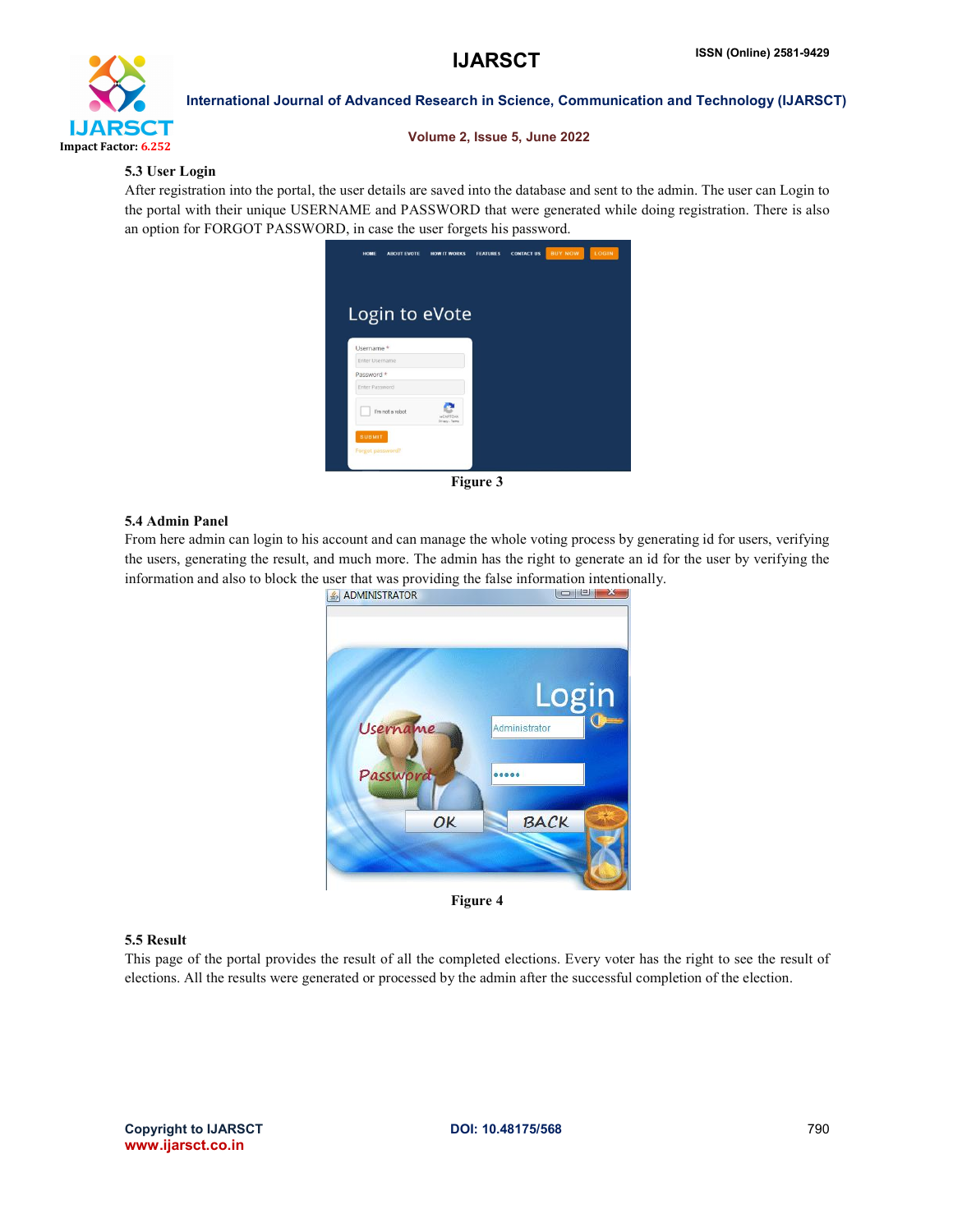

Volume 2, Issue 5, June 2022



### 5.6 Chatbot

This is the special module of my online voting portal. It is a specially designed and integrated chatbot that works as a helper or provides support to the user. If any user faces an issue while registering or while casting his vote, then he or she can ask the chatbot to resolve the issue and the chatbot will provide the best solution for that issue.



#### 5.7 System Requirements

- 1. Frontend: HTML, CSS and Bootstrap
- 2. MYSQL DBMS: It allows the combination and organization of data in the voter's database. It is platform independent and therefore can be implemented and used across Windows, and Linux server and is compatible with various hardware mainframes. It is fast in performance and stable.
- 3. Net Beans IDE 7.1.2: The Net Beans IDE is an integrated development environment available for Windows, Mac, and Linux. The Net Beans project consists of an open-source IDE and an application platform that enables the developers to rapidly create web, enterprise, and mobile applications using Java, as well as PHP, JavaScript, and C/C++.
- 4. Testing: XAMP/WAMP SERVER

Copyright to IJARSCT DOI: 10.48175/568 791 www.ijarsct.co.in